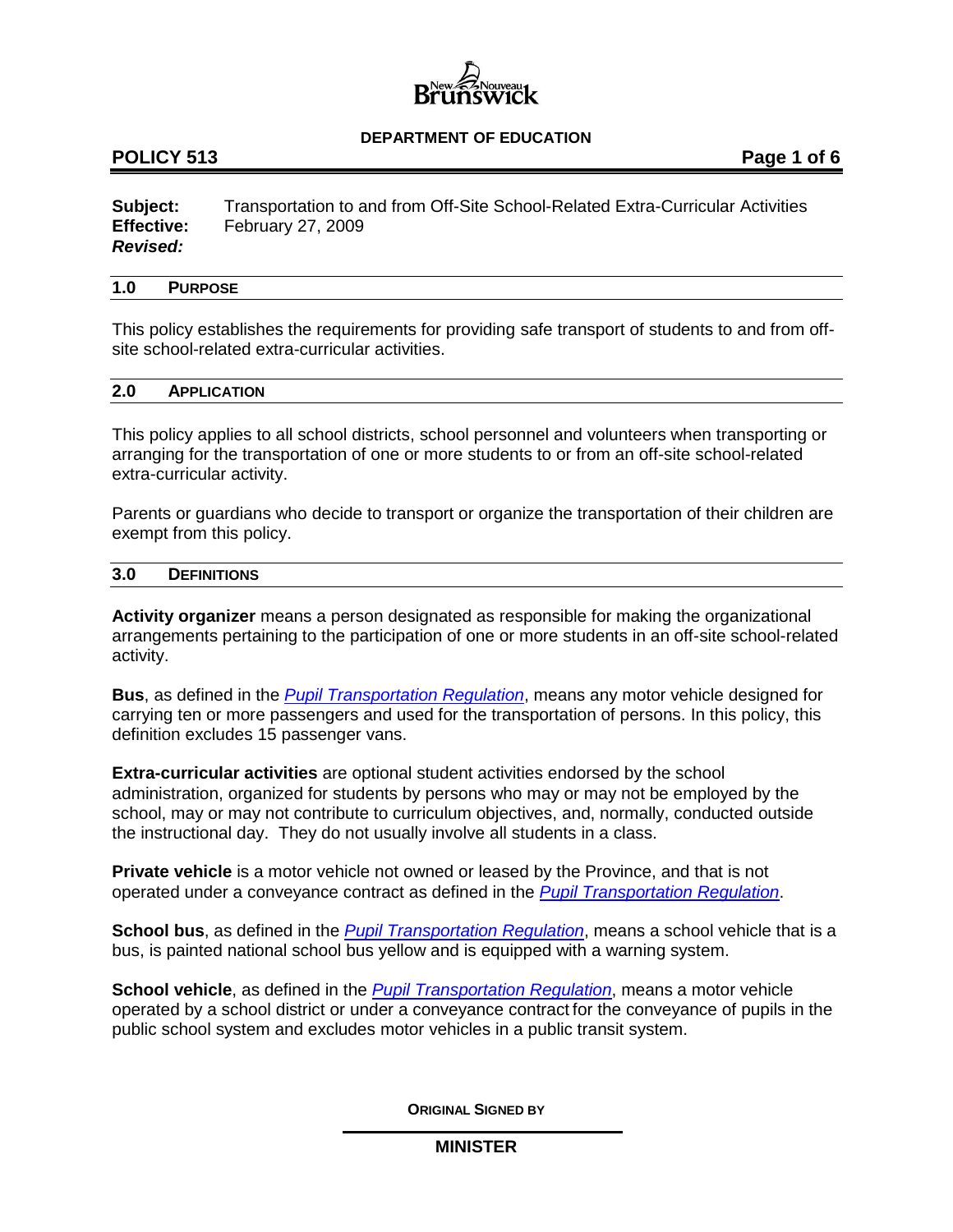# **POLICY 513** Page 2 of 6

**Extra-curricular activity vehicle** is a motor vehicle acquired by or on behalf of a school or a student council and registered in the name of the Province for the purpose of transporting students to and from off-site school related extra-curricular activities. An extra-curricular activity vehicle is not a school vehicle for the purposes of the *[Pupil Transportation Regulation](http://laws.gnb.ca/en/ShowPdf/cr/2001-51.pdf)*.

**Winter tire** is a tire that meets the Transport Canada winter snow tire designation, with the inscribed peaked mountain with a snowflake pictograph on the tire sidewall, for passenger vehicles, SUVs and light trucks. For buses, winter tire means a combination of tires that are specifically designed for winter driving conditions (i.e. ribbed front tires and traction tires on the rear).

## **4.0 LEGAL AUTHORITY**

# 6 The Minister

(a) shall establish educational goals and standards and service goals and standards for public education in each of the education sectors established under subsection 4(1),

[…]

(b.2) may establish provincial policies and guidelines related to public education within the scope of this Act […]

# **5.0 GOALS / PRINCIPLES**

5.1 The Department of Education is committed to ensuring students are transported to and from extra-curricular activities in as secure a manner as possible.

# **6.0 REQUIREMENTS / STANDARDS**

# **Superintendent's responsibilities**

- **6.1** The superintendent or his/her delegate is responsible for the implementation of this policy and monitoring for compliance.
- **6.2** When weather conditions or the state of roads make driving hazardous, the superintendent or his/her delegate may cancel or suspend the participation and transportation of students to and from any extra-curricular activity.
- **6.3** The superintendent or his/her delegate may cancel the participation of students in an extra-curricular activity if the transportation arrangements do not satisfy the requirements of this policy.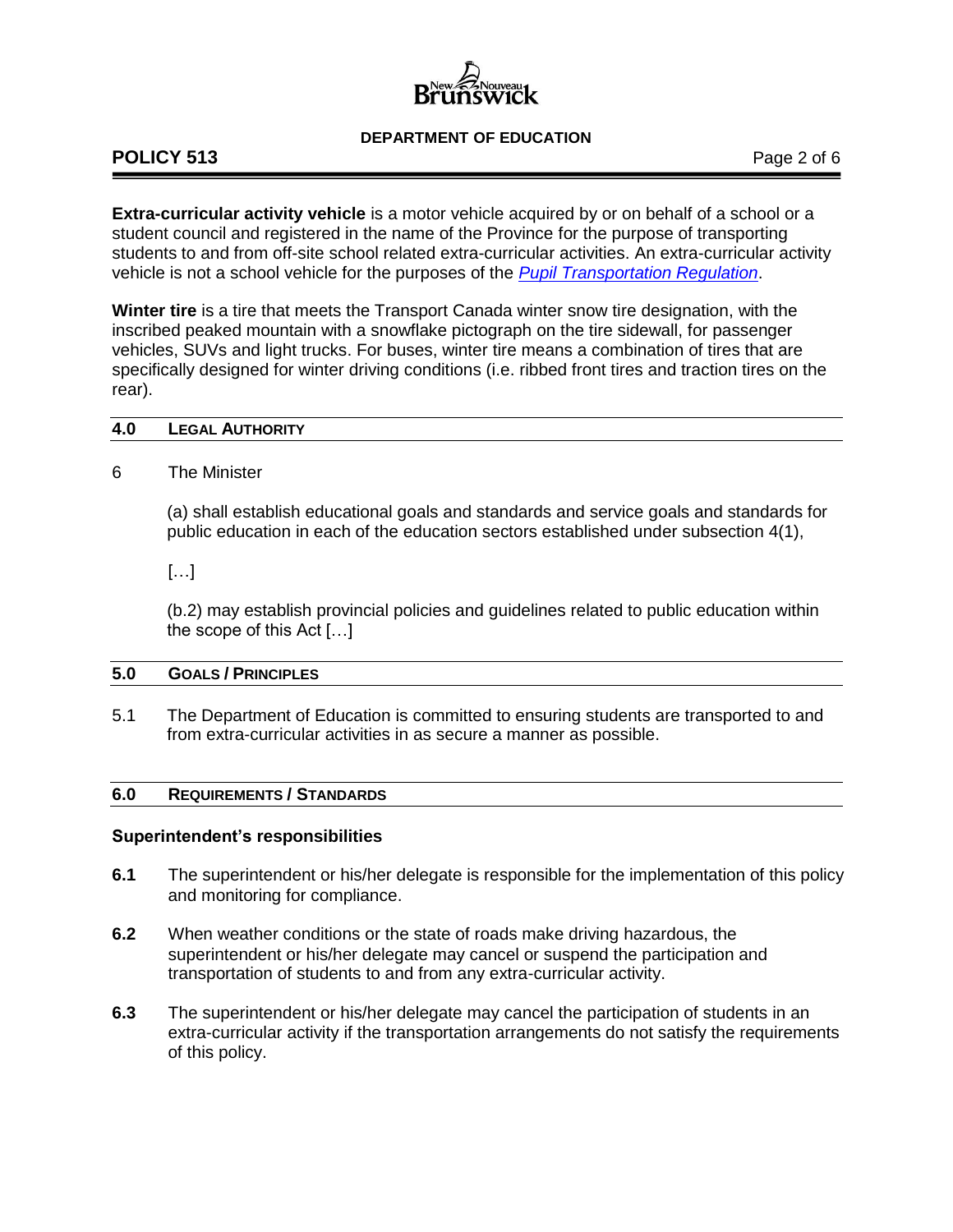# **POLICY 513** Page 3 of 6

# **Extra-Curricular Activities**

- **6.4** When organizing a school-related extra-curricular activity that requires the transportation of students by a motor vehicle, the school principal or the designated activity organizer:
	- **a)** shall use vehicles defined in section 3.0; and
	- **b)** shall not permit the transportation of students between midnight and 6 a.m. unless authorized by the superintendent.
- **6.5** The school principal or the designated activity organizer shall ensure, before each trip, that:
	- **a)** the school administration and the driver have a readily accessible record of the names of the driver (or drivers) and all passengers;
	- **b)** meteorological and road conditions are monitored and weather-related decision protocols established by the school district are followed;
	- **c)** drivers have the telephone number of at least one resource person who is available to provide assistance during the activity;
	- **d)** there is appropriate adult supervision for the students being transported;
	- **e)** appropriate steps have been taken, commensurate with the age of the students, the nature of the activity, and the location to which students are traveling, to ensure that parents are aware of and in agreement with the traveling arrangements.
- **6.6** Groups traveling outside the local geographic community must be prepared to stay overnight if weather or road conditions present a hazard.
- **6.7** In circumstances where students are being transported by a **bus**, the school principal or activity organizer must also ensure that:
	- **a)** the vehicle and the driver meet the standards set in this policy;
	- **b)** all requirements and restrictions established under the *[Motor Vehicle Act](http://laws.gnb.ca/en/ShowPdf/cs/M-17.pdf)* in relation to the operation of commercial vehicles are followed. These rules apply to the hours of service for drivers, commercial log books, and out-of-province trip permits (see [Appendix A](http://www2.gnb.ca/content/dam/gnb/Departments/ed/pdf/K12/policies-politiques/e/513AA.pdf) for a description of the specific requirements and restrictions).

# **Vehicle standards**

**6.8** Buses must meet the following requirements: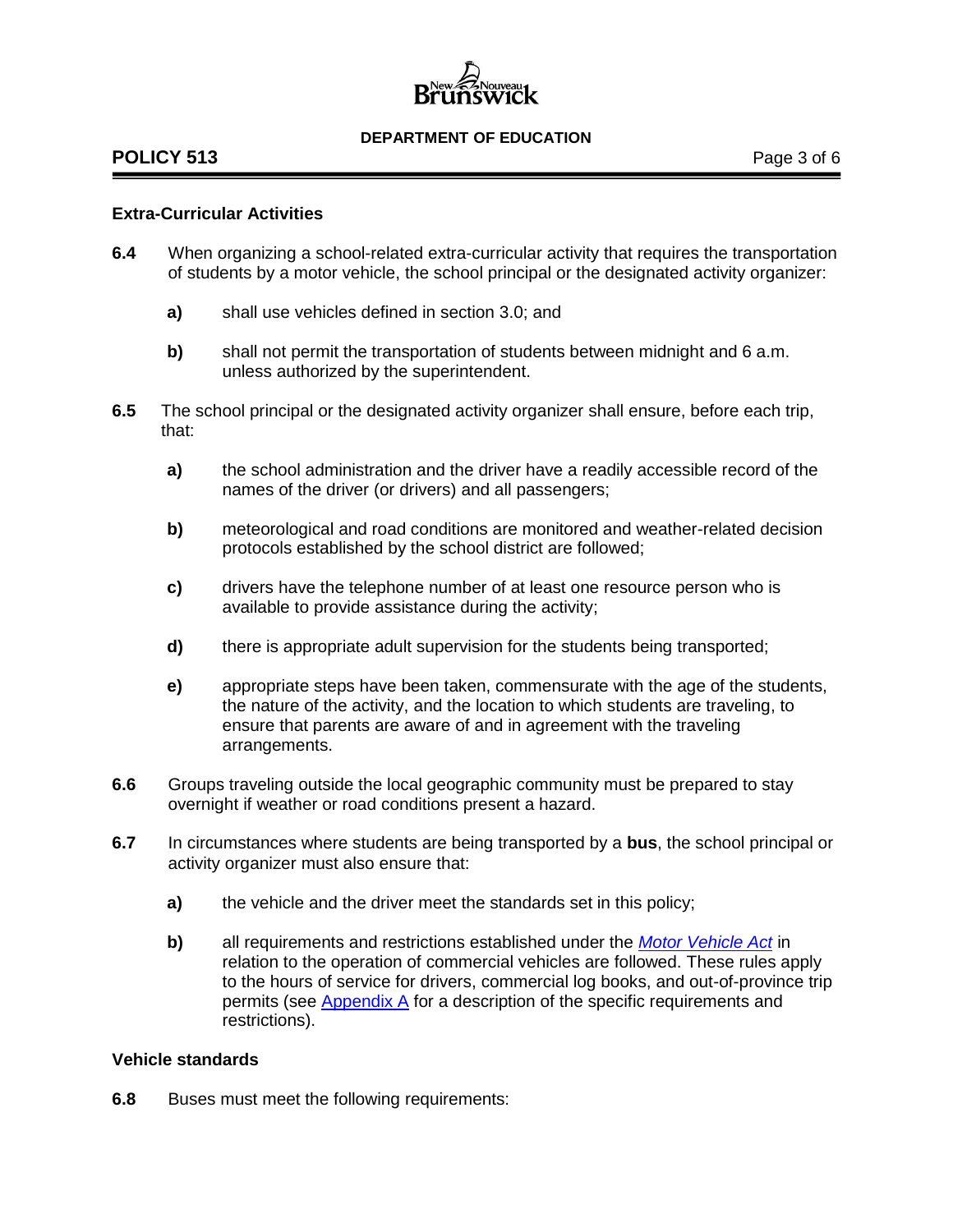# **POLICY 513** Page 4 of 6

- **a)** are equipped with a fire extinguisher and a first aid kit;
- **b)** are equipped with winter tires between November 1 and April 30;
- **c)** are subject to semi-annual inspections;
- **d)** are to be covered by Third Party Liability and Accident Benefits in the amount of no less than \$5 million.
- **6.9** Vehicles designed to transport 9 or fewer passengers must meet the following requirements:
	- **a)** are equipped with four winter tires between November 1 and April 30;
	- **b)** are to be covered by Third Party Liability and Accident Benefits in the amount of no less than \$1 million.
- **6.10** Extra-curricular activity vehicles must be acquired and maintained in accordance with *[Policy](http://www2.gnb.ca/content/dam/gnb/Departments/ed/pdf/K12/policies-politiques/e/512A.pdf) 512 – Extra-Curricular Activity Vehicles* which includes semi-annual inspections.
- **6.11** No vehicle shall tow a trailer when transporting students.
- **6.12** 15-passenger vans are not to be used to transport students.

# **Driver requirements**

- **6.13** When the transportation of students to extra-curricular activities is organized by school personnel, a driver must meet the following criteria:
	- **a)** must be at least 21 years of age and not be a student enrolled in a public school;
	- **b)** must possess a valid driver's licence with an appropriate classification for the type of vehicle being driven (see [Appendix C\)](http://www2.gnb.ca/content/dam/gnb/Departments/ed/pdf/K12/policies-politiques/e/513AC.pdf);
	- **c)** must have completed a training program sanctioned by the Department of Education if driving a bus or an extra-curricular activity vehicle on behalf of the school. Professional charter operators are exempt;
	- **d)** shall complete a pre-trip inspection before departing, if the vehicle is a bus, an extra-curricular activity vehicle or a rental vehicle on behalf of the school (see [Appendix B\)](http://www2.gnb.ca/content/dam/gnb/Departments/ed/pdf/K12/policies-politiques/e/513AB.pdf);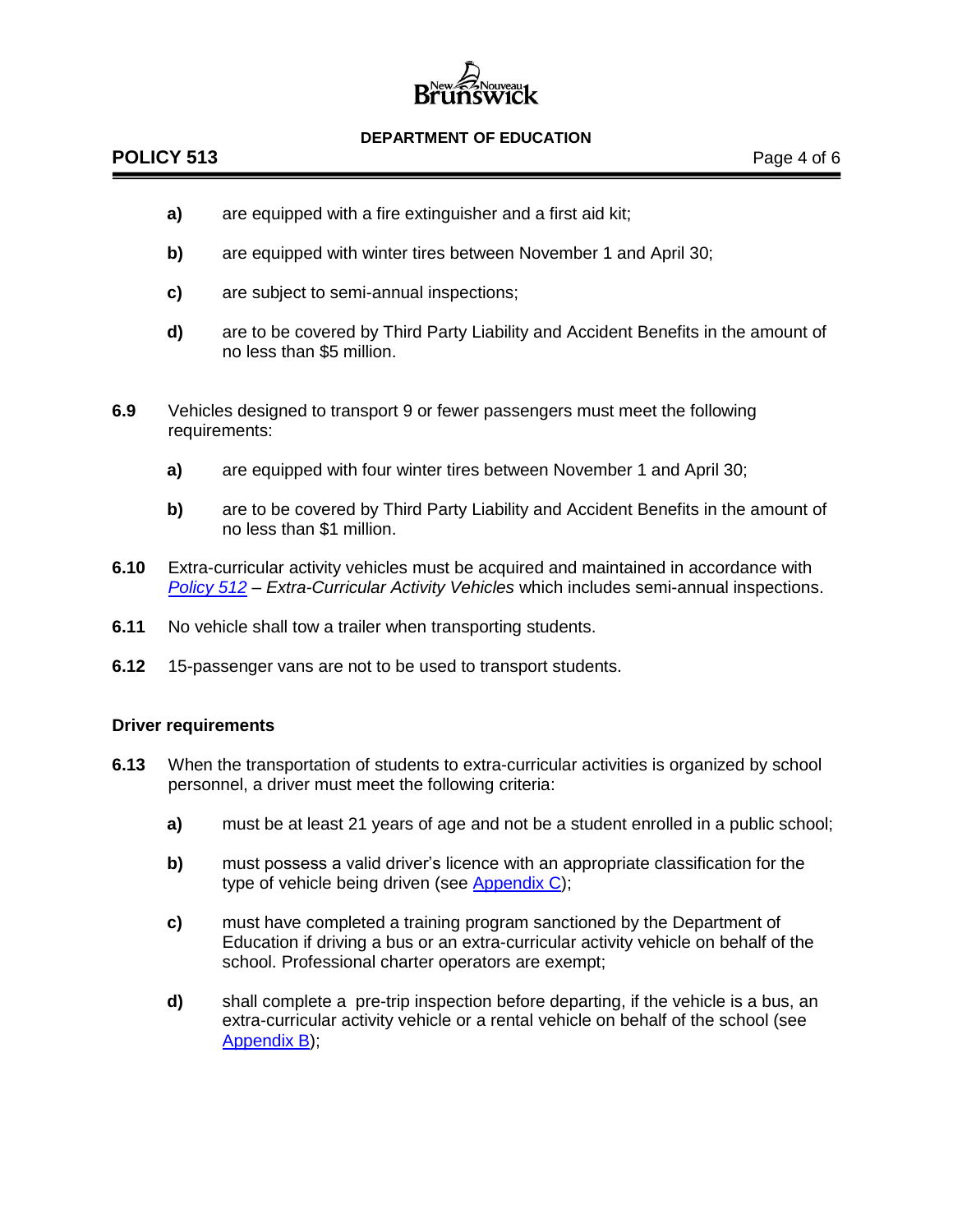

- **e)** must ensure equipment (e.g. sports equipment, musical instruments, suitcases) are stored in a secure manner inside or outside the vehicle used to transport students. Emergency exits must not be blocked in any way and the vehicle must not be overloaded;
- **f)** must monitor meteorological and road conditions and follow weather-related decision protocols established by the school district;
- **g)** must ensure that alcoholic beverages are not transported in the vehicle *[\(Policy](http://www2.gnb.ca/content/dam/gnb/Departments/ed/pdf/K12/policies-politiques/e/703A.pdf)  [703](http://www2.gnb.ca/content/dam/gnb/Departments/ed/pdf/K12/policies-politiques/e/703A.pdf) – Positive Learning Environment);*
- **h)** must not smoke or permit smoking in a vehicle when students are being conveyed *[\(Policy 702](http://www2.gnb.ca/content/dam/gnb/Departments/ed/pdf/K12/policies-politiques/e/702A.pdf) – Tobacco-Free Schools);*
- **i)** must never be under the influence of any drugs or medication that may impair his/her ability, or be under the influence of any level of alcohol;
- **j)** must be familiar with *[Policy 510](http://www2.gnb.ca/content/dam/gnb/Departments/ed/pdf/K12/policies-politiques/e/510A.pdf) – Procedures for Accidents Involving a School Vehicle*, any related policy or policies issued by the school district, and must observe the requirements under the [Motor Vehicle Act](http://laws.gnb.ca/en/ShowPdf/cs/M-17.pdf) (seat belts, speed, etc);
- **k)** must communicate with the person identified in 6.6(c) in emergency situations such as vehicle breakdowns or accidents.

# **Indemnification**

- **6.14** [Policy 214](http://www2.gnb.ca/content/dam/gnb/Departments/ed/pdf/K12/policies-politiques/e/214A.pdf) *Indemnification of Employees, District Education Council Members, Parent School Support Committee members, Volunteers and Student Teachers*, in conjunction with the Provincial Administration Manual Policy [AD-3108](http://intranet.gnb.ca/intellinet/adminman/adminman/3108-e.asp) – *Personal Liability Protection*, applies to employees, DEC and PSSC members, volunteers and student teachers, provided that such person:
	- was authorized in advance to perform the services;
	- performed the services as directed; and
	- acted in good faith.

# **Out-of-Province Travel**

- **6.15** If students are to be transported to a school-related activity being held out-of-province, organizers must ensure that all insurance and registration requirements relating to the vehicle are in order.
- **6.16** When traveling outside Canada, organizers must have access to coordinates for contacts with the Canadian consulate or embassy.